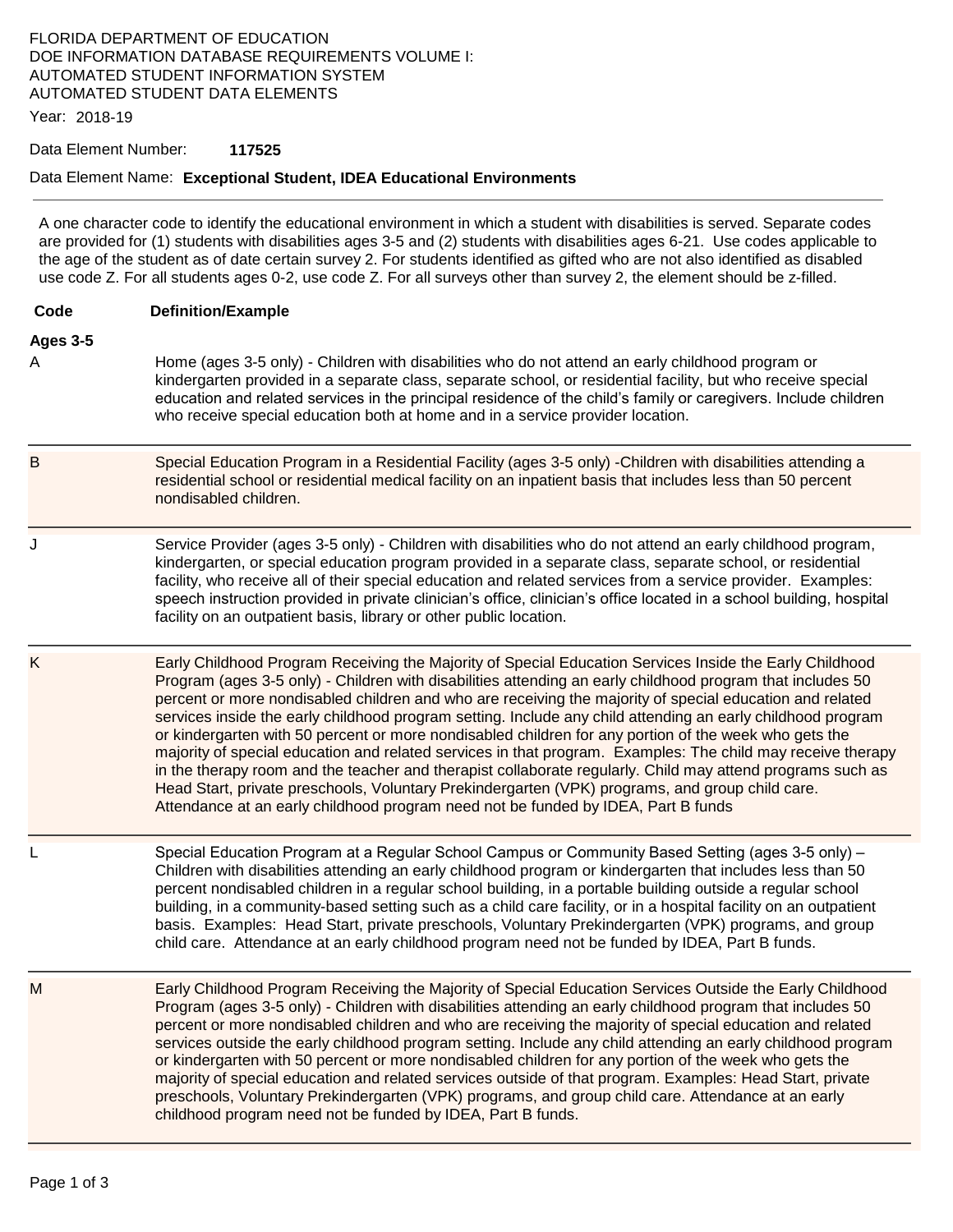### Data Element Name: **Exceptional Student, IDEA Educational Environments**

S Special Education Program in a Separate School (ages 3-5 only) - Children with disabilities attending an early childhood program or kindergarten in a school designed specifically for children with disabilities.

NOTE: FOR STUDENTS WITH DISABILITIES AGES 3-5, (Including Kindergarten students who are age 5) USE ONLY CODES K, L, M, S, B, A, OR J AND DETERMINE WHICH ONE OF THE CODES APPLY.

#### **Ages 6-21**

- C Correction Facility (ages 6-21 only) Students with disabilities receiving special education and related services in Department of Juvenile Justice facilities, county jail or State prison (School Function/Setting D or J in Master School Identification File).
- D Separate School (ages 6-21 only) Students with disabilities receiving special education and related services for greater than 50 percent of the school day in non-residential public or private separate day school facilities. (Also known as center schools, where all of the students are disabled.) This would also include students who may attend school at a residential facility but do not live there.
- F Residential Facility (ages 6-21 only) Students with disabilities receiving special education and related services, at public expense, for greater than 50 percent of the school day in public or private residential facilities and live in the residential facility during the school week.
- H Home/Hospital (ages 6-21 only) Students with disabilities receiving special education and related services at home or in an inpatient hospital program.
- P Private Schools (ages 6-21 only) Students with disabilities enrolled by their parents or guardians in regular parochial or other private schools and who receive special education and/or related services at public expense from a local educational agency. Include McKay Scholarship students who have a services plan. Do not include charter school students.

NOTE: FOR STUDENTS WITH DISABILITIES AGES 6-21, (Including Kindergarten students who are age 6 or older) USE ONLY CODES C, P, D, F, H, OR Z AND DETERMINE WHICH ONE OF THE CODES APPLY.

**Other** 

Z None of the Above - For these students, educational environment will be calculated using the two elements, Time, Total School Week and Time with Non-disabled Peers found on the Exceptional Student Format.

NOTE: FOR ALL STUDENTS WITH DISABILITIES REPORTED USING ANY OF THE ABOVE CODES, DISTRICTS MUST ALSO REPORT ELEMENTS "TIME WITH NONDISABLED PEERS" AND "TIME TOTAL SCHOOL WEEK."

NOTE: Use code Z for all students with disabilities ages 0-2, all students identified as gifted who are not also identified as disabled, and students with disabilities ages 6-21 for whom codes C, P, D, F, Or H do not apply.

NOTE: Placement should be determined as of date certain of survey week. The element is only reported for exceptional students during Survey 2. Districts must Z-fill this element for other survey periods.

| 1          |
|------------|
| Alphabetic |
| 0001       |
| Yes        |
|            |
| Yes        |
|            |